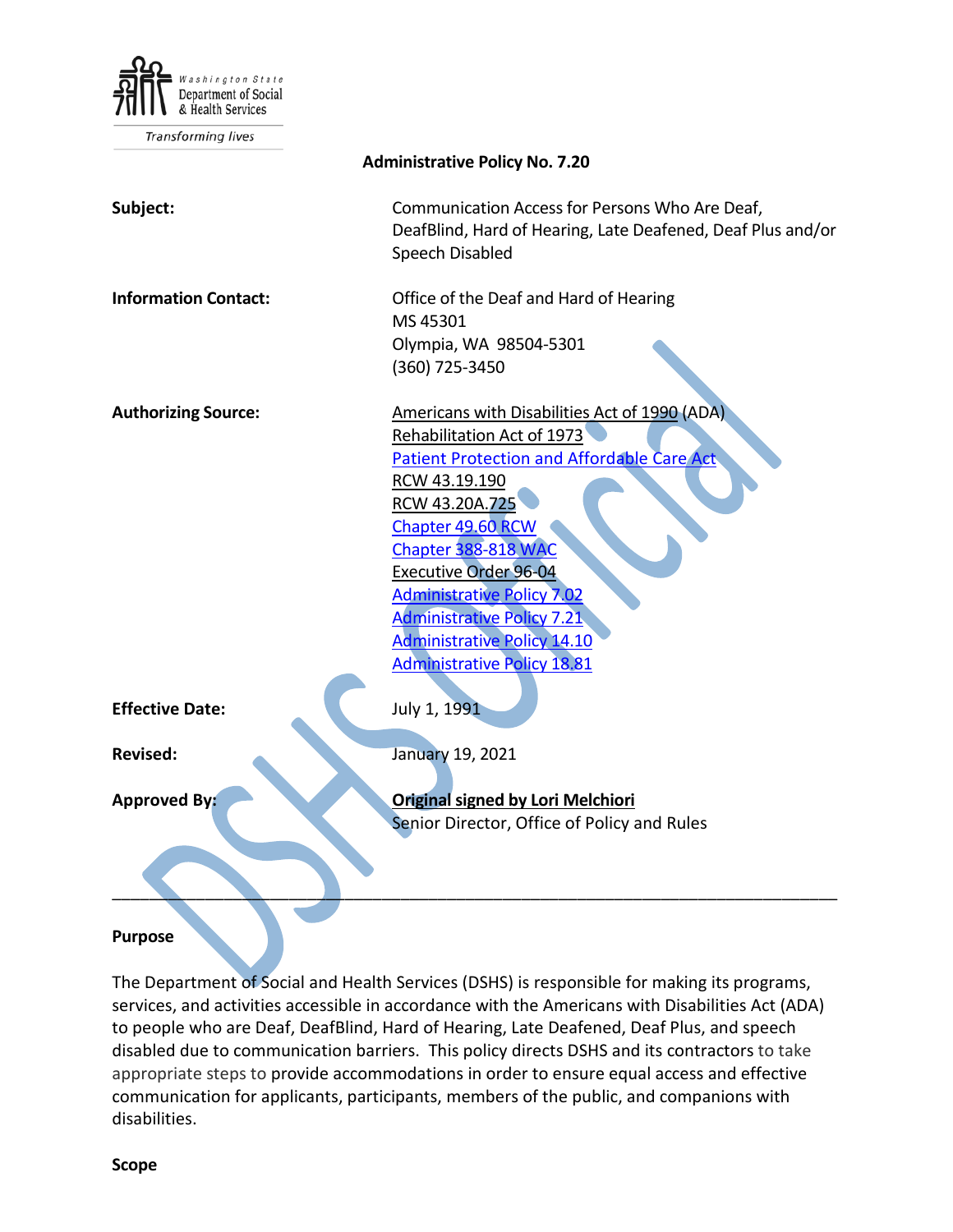This policy applies to DSHS staff, and relates to the verbal, auditory, visual, and written features of programs, services, meetings, trainings, facilities, telecommunications, and publications provided or made available by DSHS and its contractors.

## **Definitions**

**Accommodations** means modification or adjustment to a policy, practice, or procedure that enables a qualified individual with hearing loss or who is speech disabled to enjoy equal access opportunity to effective communication.

**Alternative format** is a term used to describe various alternative formats, including Braille Grade 1, Braille Grade 2, Large Print, or information on disks, CDs or audiotapes that allow a person with vision loss to obtain information written in standard text.

**American Sign Language (ASL)** is the visual and tactile language of the Deaf and DeafBlind community in the United States. ASL includes its own syntax and grammar structure, is different from English and any other spoken language. ASL requires the use of facial expressions, hand shapes, body language, and gestures.

There is an important difference between ASL, Contact Signs, and 'Manually Coded English'. ASL is a recognized language. It has its own structure that contains all the fundamental features of language with its own rules and complex grammar whereas Contact Signs is use of ASL in English grammatical order. Manually Coded English is a group of sign systems coded by each English word, e.g. Sign Exact English (SEE) 1, SEE 2, and Linguistics of Visual English (LOVE).

Assistive communication technology (ACT) means a device or system that delivers sound directly through a telecoil to a hearing aid or cochlear implant, which eliminates noise, distance, and echoing problems. There are three types of ACT equipment available: FM (radio), Infrared (light), and Induction Loop (electromagnetic). Each consists of a transmitter with a microphone used as the sound source and can be connected into one of the above mentioned ACT systems. An ACT equipment can be used with or without hearing aids to help people with hearing loss to better understand amplified sounds and speech. Each type of ACT equipment has different uses, but all can be used in 1:1 meetings, small to large group meetings, and public forums or conferences

**Assistive technology** means any products, devices, or equipment used to maintain, increase, or improve effective communication including visual signaling *alerts* (telephones, doorbells, alarm clocks), visual signaling *alarms* (carbon dioxide or fire alarms).

**Auxiliary aids** include a wide range of services and devices that ensures effective communication. The type of auxiliary aid or service necessary to ensure effective communication will vary according to the length and complexity of the communication involved.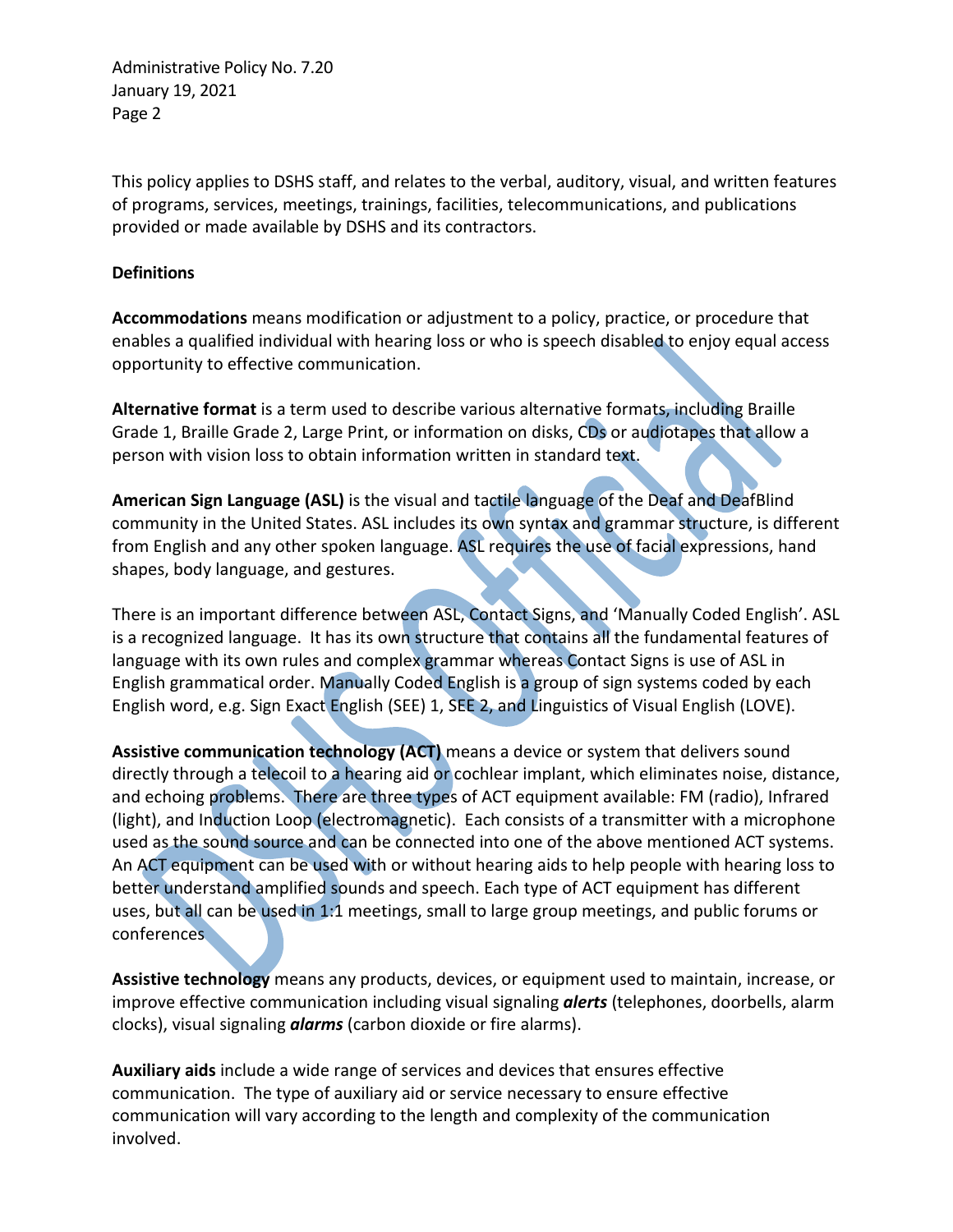> Examples of auxiliary aids and services for individuals who are deaf or hard of hearing include the following: qualified interpreters, note takers, Communication Access Realtime Translation (CART), written materials, hearing aid-compatible amplified telephones, assistive listening systems, open and closed captioning, telecommunications devices for the deaf (TTY/TDD), or other specialized text, voice or video-based telecommunication equipment such as videophone and captioned telephones, videotext displays, and service animals.

Examples of auxiliary aids and services for individuals who have both vision and hearing loss include the following: qualified interpreters, qualified readers, taped texts, audio recordings, magnification devices, Braille or large print materials, assistance in locating items, service animals, and support service provider (SSP).

Examples of auxiliary aids and services for individuals who are speech disabled include the following: TTY/TDD, computer terminals, speech synthesizers, communication boards, other communication devices, and artificial larynxes.

**Captioning** means the text display of the spoken word. Captioning includes open/closed captioning formats on broadcasting and recorded media and live captioning**.**

**Certified Deaf Interpreter** is a specialist who is Deaf and provides interpreting services utilizing American Sign Language and other visual and tactile communication forms used by individuals who are Deaf, Hard of hearing, or DeafBlind. Being Deaf, the Deaf Interpreter utilizes a distinct set of formative linguistic, cultural, and life experiences. This enables nuanced comprehension and interaction in a wide range of visual language and communication forms influenced by region, culture, age, literacy, education, socio-economic bearing, and/or physical, cognitive, and mental health. These experiences, coupled with professional training, give the Deaf Interpreter the ability to communicate successfully across all types of interpreted interactions, both routine and high risk. The use of a Deaf Interpreter enables a level of linguistic and cultural bridging that is often not possible when hearing ASL-English Interpreters work alone. A certified deaf or hard of hearing interpreter has been awarded interpreter certification by the Registry of Interpreters for the Deaf (RID) and/ or the Board for Evaluation of Interpreter (BEI). In order to provide effective interpreting service, CDI requires a team interpreter who is hearing. Deaf Interpreters teamed with hearing Interpreters are imperative in legal and other high-stakes settings, as well as valuable in routine interactions.

**Certified interpreter** means an interpreter who has demonstrated their ability to interpret effectively, accurately, and impartially. They obtained national interpreter certification by taking national performance and knowledge tests. A certified interpreter has been awarded interpreter certification by the Registry of Interpreters for the Deaf (RID), National Association of the Deaf (NAD), or the Board for the Evaluation of Interpreters (BEI).

**Communication Access real-time Translation (CART)** is considered open captioning on the site or remote captioning on a computer system. The certified CART provider listens to the speaker and instantaneously transcribes speech to text. The captioning is projected on a screen or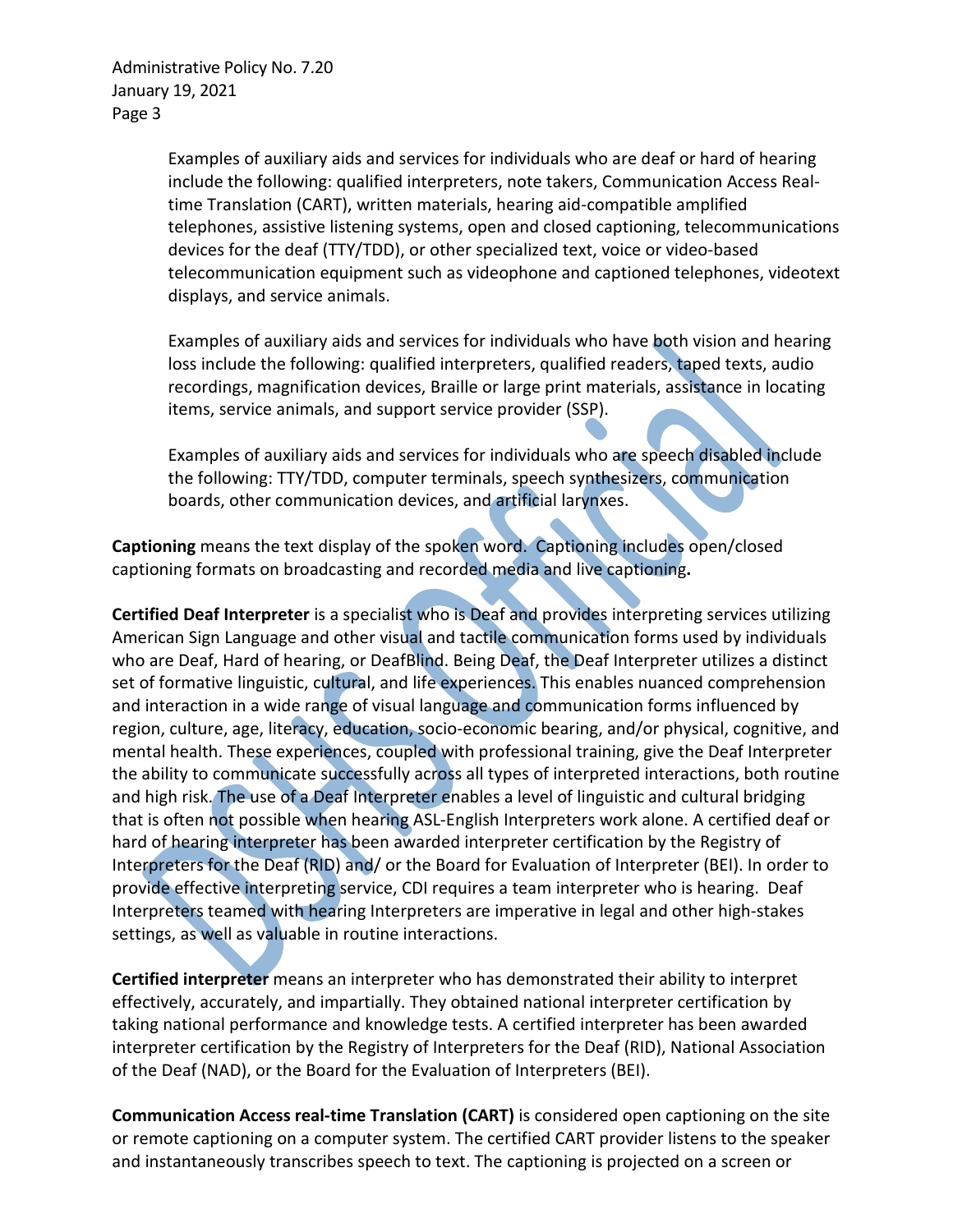computer, or incorporated on the same screen as a PowerPoint presentation. CART is generally used at public meetings, virtual meetings, events, forums and conferences.

**Communication preferences** is a term used to describe various modes of communication preferred by individuals with hearing loss. The mode of communication must be considered with the provision of auxiliary aids to ensure effective communication.

Many deaf, hard of hearing, and deafblind people communicate in sign language. Communication modes using signs include American Sign Language (ASL), Manually Coded English, Signed Exact English (SEE), and visual gesture communication. Depending on the degree of vision loss and preferences DeafBlind individual may communicate by using any one or more of the following: *tactile* signing, *close-up* signing, or *ProTactile*. They may or may not be familiar with Braille.

Whereas hard of hearing and speech disabled people communicate through the use of spoken language, Hard of Hearing and some deaf people use oral communication and speech reading.

**Contractor** means an agency, firm, provider organization, individual, or other entity under contract with DSHS. It includes any subcontractor retained by the primary contractor.

**deaf (with a lowercase "d")** is term that describes people who have permanent severe to profound hearing loss with little or no residual hearing, which affects verbal and auditory communication. Generally, people who are deaf are unable to receive spoken language without use of auxiliary aids. They may communicate through a preferred communication method to express themselves and use auxiliary aids to receive spoken language. Some but not all deaf people are members of the Deaf community and Deaf culture.

**Deaf (with uppercase "D")** is a cultural term that describes people who identify themselves as members of a Deaf community and culture. In the United States, their native or primary language is usually American Sign Language. These Deaf individuals share common experiences, traditions, norms, and values.

**deafblind (with lowercase d and b)** means a person with hearing loss and vision loss that affects verbal, auditory and visual communication. Generally, people who are deafblind are unable to receive spoken language without use of auxiliary aids and signed language without adaptations, such as the use of touch or a smaller signing space. Deafblind people may communicate through a preferred communication method to express themselves and use auxiliary aids to receive spoken or visual language. Some but not all deafblind people are members of the DeafBlind community and DeafBlind culture.

**DeafBlind (with uppercase D and B)** is a cultural term that describes people who identify themselves as members of a DeafBlind community and culture. DeafBlind individuals also use "DB" (uppercase) as a cultural identity. In the United States, their native or primary language is usually American Sign Language, Tactile American Sign Language and/or ProTactile.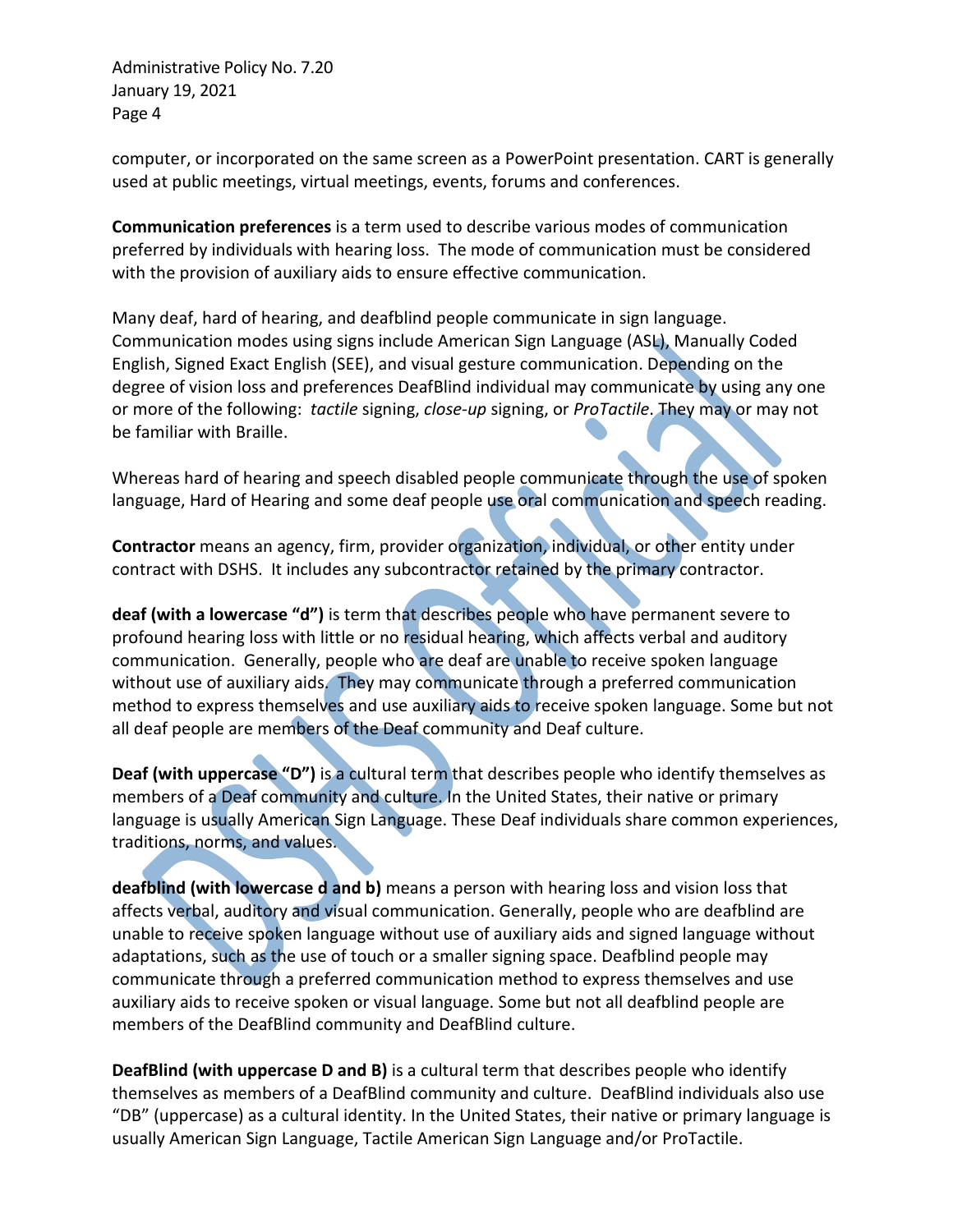Deaf Plus denotes a deaf person who has a secondary disability to hearing loss that may or may not affect language comprehension.

**Department** means the Department of Social and Health Services (DSHS or department) and includes administrations, divisions, offices, and other organizational units within DSHS.

**Direct access** means telephone services that directly receive calls from VIDEOPHONE, TTYs, and other means without relying on relay services or third party services. Telephone access through a third party or through a relay service does not satisfy the requirement for direct access.

**Dual language employees with assignment pay** are DSHS employees who are bilingual and use their sign language proficiency for face-to-face communications, and may be eligible for assignment pay at 5% premium of the base salary.

**Effective communication** is a term to describe communication with people who are Deaf, DeafBlind, Hard of Hearing, Late Deafened, Deaf Plus, and speech disabled that is equally effective to communication with people without disabilities. Effective communication requires that expressive and receptive communication is conveyed effectively, accurately, and impartially.

**Hard of Hearing (HH)** is a term that describes people who have some degree of hearing loss with some residual hearing, either permanent or fluctuating, which affects communication. Generally, people who are hard of hearing are able to express or speak for themselves and may or may not use auxiliary aids to receive or understand spoken language. They may communicate through auditory means, with or without amplification, and may or may not have the ability to lip-read. Some prefer to use sign language, some don't.

**International Sign Language** (IS) is a highly variable type of signed communication between two signers who lack a common sign language and includes highly iconic signs that can be understood by a large audience. IS is strongly influenced by American Sign Language and also includes a lexicon of signs from various countries and is used in a variety of different contexts, and informally when travelling and socializing. When a Deaf person from another country needs Sign Language Interpreter Services, a Deaf Interpreter will be assigned to use IS for effective communication.

**Interpretation, interpreting, interpret (Sign Language)** means the process of translating communication between spoken language and sign language. Sign language interpreters must be able to accurately comprehend and convey the words and signs, inflection, and intent of both the spoken and signed languages being used. Consumer may indicate a preferred Interpreter with whom they communicate most effectively.

**Interpreter preference** means the consumer has indicated that a specific interpreter communicates effectively with the individual and they prefer to work with that interpreter. Sign language and interpreters vary; it is important to find an effective match for consumer. Sign language interpreters may be fluent in ProTactile, which is used by some DeafBlind people, or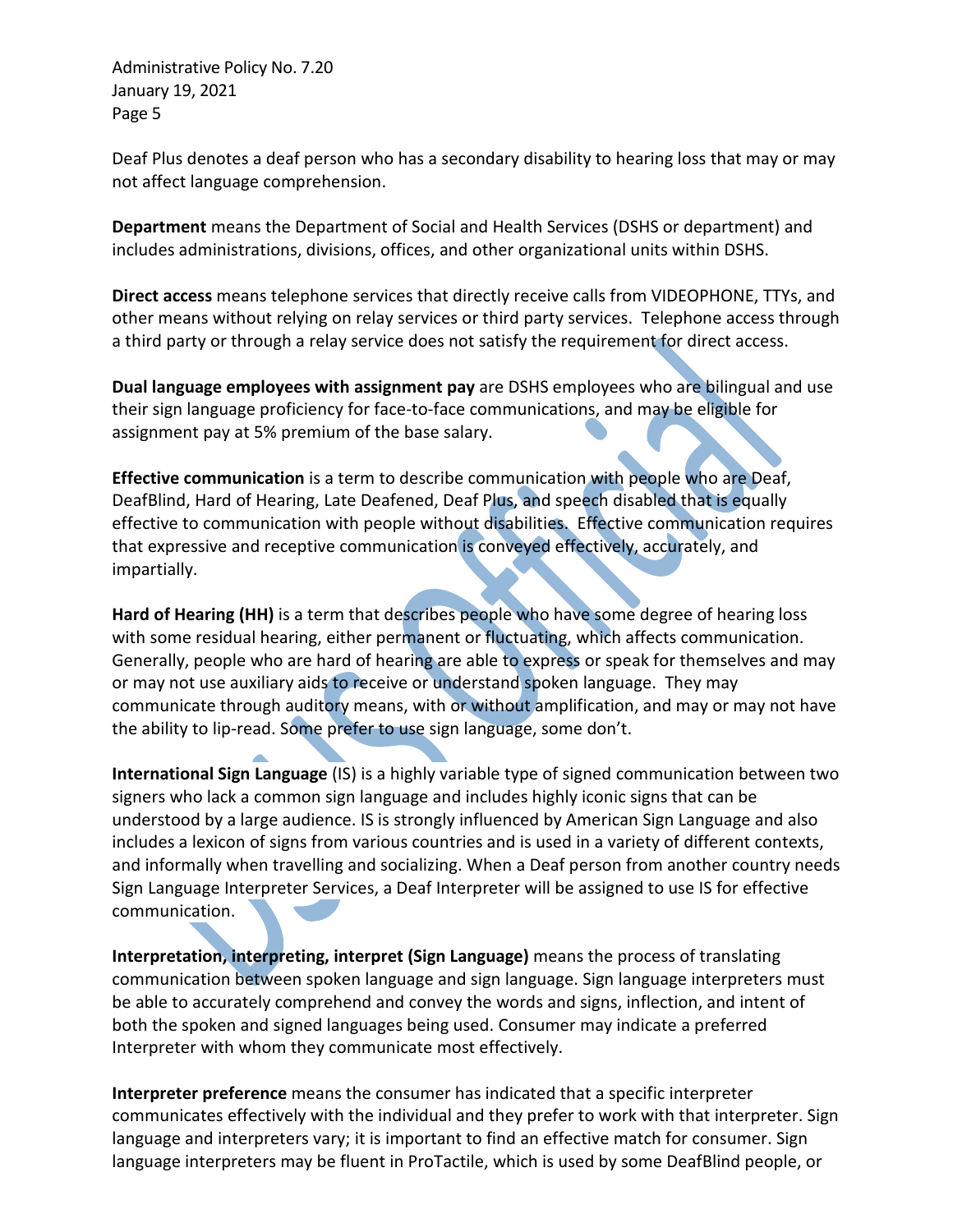be trained in close vision interpreting. Some interpreters have special certification that is crucial for work in legal or medical settings.

**Magnification devices** means a type of assistive technology designed to assist people with limited vision to read documents. Such assistive technology may include closed circuit TV (CCTV), hand-held magnification, and electronic magnification.

**Minimal language skills (MLS):** This is an outdated term used to describe language dysfluent individuals. Many consumers served in mental health settings show significant language dysfluency in their best language, in the United States this is usually American Sign Language (ASL). Sign language dysfluency in deaf people has four major causes: neurological problems associated with the etiology of deafness, language deprivation, aphasias, and psychotic disorders. Deaf people from other countries may be fluent in their language such as Russian Sign Language. This is not MSL.

**Non-certified interpreter** is an interpreter who has not demonstrated their ability to interpret through any formal evaluation or test. They have not obtained interpreter certification, but are deemed qualified by three references when registering with ODHH to provide sign language interpreter services.

**Office of the Deaf and Hard of Hearing (ODHH)** A DSHS division administering and delivering various programs and services. ODHH is a resource to assist DSHS in providing culturally competent and culturally sensitive services to Deaf and DeafBlind staff and consumers by promoting awareness with the identification, arrangement, and provision of appropriate auxiliary aids including telecommunication relay services, specialized telecommunication equipment, assistive communication technology, and sign language interpreter services. ODHH provides consultation, advocacy, information, and referral services.

**People with hearing loss** is a term to describe all people who are deaf, hard of hearing, and deafblind. Use of the term "hearing impaired" is discouraged. People with hearing loss may be a client, employee, a contractor, or community member. A client is any person who is applying for, has been determined eligible for, or is receiving services from DSHS. A community member is any person who may or may not be a client (for example: a citizen at a public meeting).

**ProTactile** is a socio-cultural philosophy with its own sets of philosophy, attitude, culture, and language. This emerging concept has become a way of life for the DeafBlind community. DeafBlind people explore the world through touch, and communicate through touch. ProTactile is a language that the DeafBlind community embraces and benefits from as a way of life.

**Purchaser:** formerly called an authorized requester, means an employee of the State of Washington governmental entity, Department of Enterprise Services (DES) Master Contract Usage Agreement (MCUA) member, or a DSHS contracted service provider requesting the services of a Sign Language Interpreter, and who is responsible for paying for such service. Current MCUA members can be found at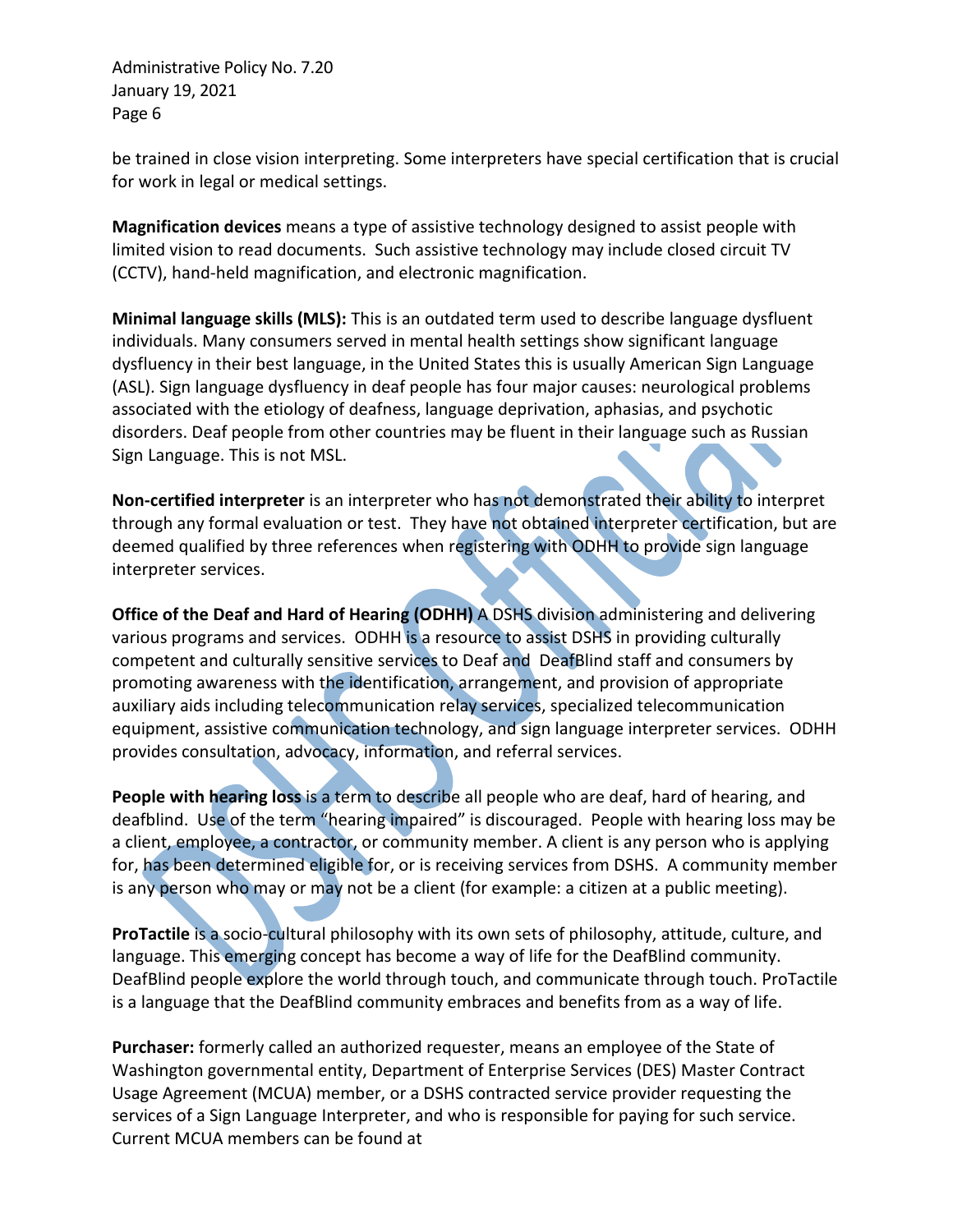# [http://des.wa.gov/services/ContractingPurchasing/Purchasing/Pages/MasterContractsUsageAg](http://des.wa.gov/services/ContractingPurchasing/Purchasing/Pages/MasterContractsUsageAgreement.aspx) [reement.aspx](http://des.wa.gov/services/ContractingPurchasing/Purchasing/Pages/MasterContractsUsageAgreement.aspx)

**Qualified interpreter:** A sign language interpreter who is able to interpret or transliterate effectively, accurately, and impartially, both receptively and expressively, using any necessary specialized vocabulary. A qualified interpreter may be either a certified or a non-certified interpreter and has been determined to be competent. Qualified interpreters must submit a registration form and all required documentation and be approved to interpret for DSHS by ODHH prior to providing interpreting services.

**Relay** means telecommunications relay services (TRS) features involve a communication assistant (CA) who uses both a standard telephone and specialized telecommunication equipment to relay a telephone conversation between deaf, hard of hearing, deafblind, or speech disabled relay users and a standard telephone user, generally someone without disabilities. All TRS services are free to eligible relay users, which includes TRS, video relay service (VRS), Internet Protocol Relay Services (IP-Relay), and Internet Protocol Caption Telephone Services (IPCTS). Relay services are conducted through landline, wireless telecommunications services, and the Internet. ODHH administers and funds the Washington State TRS program. The Federal Communications Commission (FCC) funds the Internet Protocol based relay services.

**Specialized telecommunication equipment** is a term inclusive of various specialized equipment, including text telephones (TTY/TDD), amplified telephones, and visual signaling alerts. These are used to achieve effective communication through telephone services generally enjoyed by people without disabilities. DSHS consumer may be eligible to receive specialized telecommunication equipment for their homes through ODHH.

**Speech disabled** is a term that describes people who are unable to speak or may have various types of speech-related disabilities that functionally limit their communication. Use of the term "speech impaired" is discouraged. Some people with speech disabilities may have problems with language expression and/or comprehension and may need assistance. Individuals who are speech disabled may or may not have a hearing loss or other physical disabilities.

**Transliterate / transliterating** means the process of facilitating communication between individuals using spoken English and individuals using an English-based sign system such as manual coded English or sign exact English (SEE). This process requires an ability to receptively receive information from an English-based sign language and expressively voice the information into spoken English (sign-to-voice) and vice versa (voice-to-sign).

**Video relay service** (VRS) is a form of telecommunications relay service that enables Deaf, DeafBlind, Hard of Hearing, Late Deafened and Deaf Plus people who use Sign Language to communicate with voice telephone users through video equipment, rather than through typed text. Video equipment links the VRS user with a communications assistant (CA) – so that the VRS user and the CA can see and communicate with each other in signed conversation. Because the conversation between the VRS user and the CA flows much more quickly than with a text-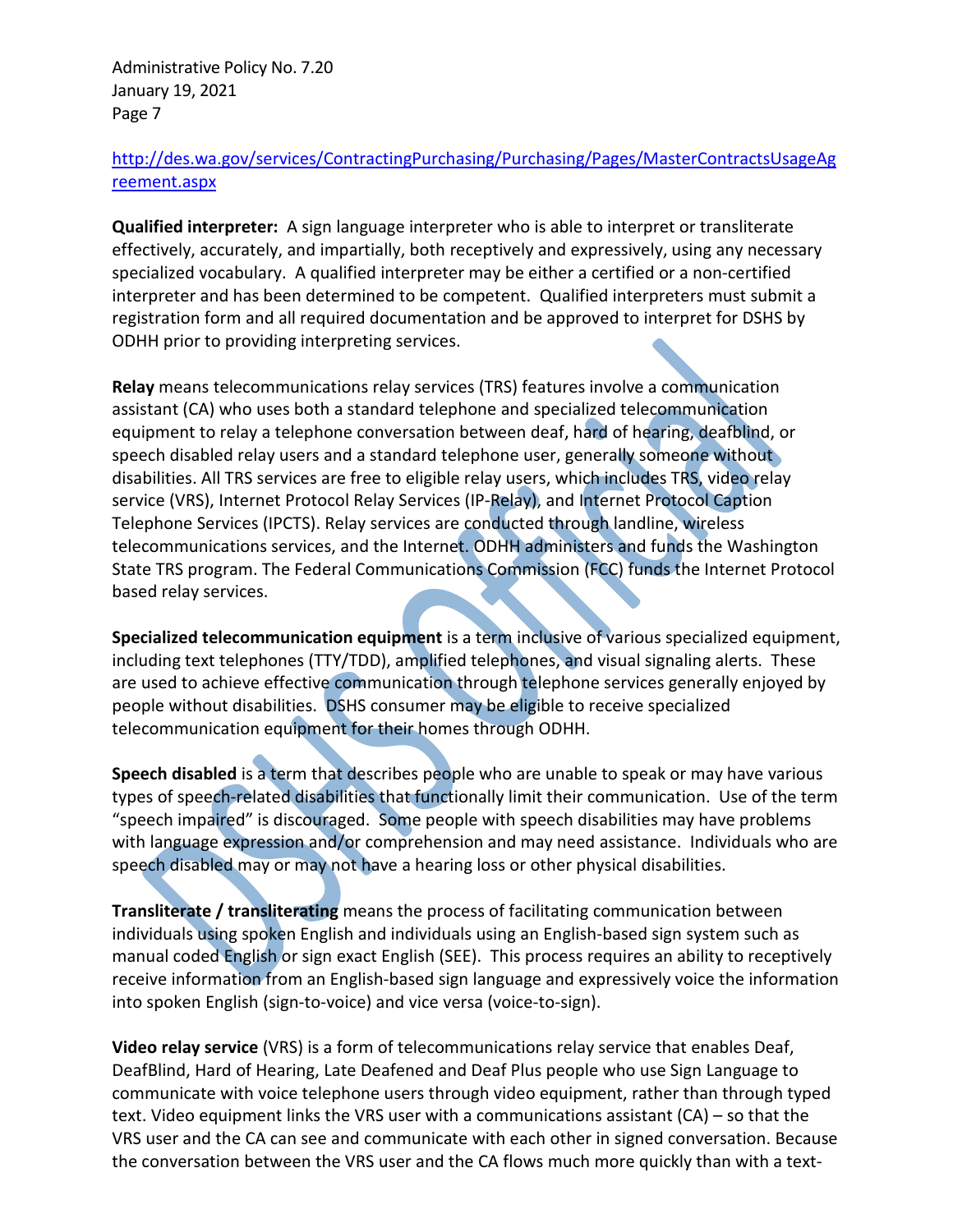based TRS call, VRS has become an enormously popular form of TRS. For more information about other forms of TRS, see the FCC's consumer guide on telecommunications relay service [\(https://www.fcc.gov/guides/telecommunications-relay-service-trs\)](https://www.fcc.gov/guides/telecommunications-relay-service-trs).

**Video remote interpreting** (**VRI**) is a [video telecommunication](https://en.wikipedia.org/wiki/Videotelephony) service that charges a per minute fee and uses devices such as [web cameras](https://en.wikipedia.org/wiki/Webcam) or [videophones](https://en.wikipedia.org/wiki/Videophone) to provide [sign](https://en.wikipedia.org/wiki/Sign_language)  [language](https://en.wikipedia.org/wiki/Sign_language) or [spoken language interpreting](https://en.wikipedia.org/wiki/Language_interpretation) services. VRI is often used when two people who do not have a common language are in the same room, while the Interpreter is working remotely. VRI should only be used when in-person interpreter is not available. VRI is not regulated by the FCC.

**Virtual interpreters (VI)** is similar to an in-person Interpreter, but the connection occurs in a virtual room such as Skype, ZOOM, or other video conference platforms. VI are requested and paid for the same way we request and pay for in-person interpreters. This option allows Deaf and Hard of Hearing participants to continue to have visual access to meetings and everyone has the option to see the Interpreter as well.

## **Policy Requirements**

## **A. General:**

- 1. See [Administrative Policy 7.02](http://one.dshs.wa.lcl/Policies/Administrative/DSHS-AP-07-02.pdf) [Equal Access to Services for Individuals with Disabilities](http://asd.dshs.wa.gov/RPAU/documents/Admin-Policy/07-02.htm) [in the consideration of accommodations and provision of auxiliary](http://asd.dshs.wa.gov/RPAU/documents/Admin-Policy/07-02.htm) aids
- 2. DSHS must provide equal access opportunities to people who are Deaf, DeafBlind, Hard of Hearing, Late Deafened, Deaf Plus, or people with speech disabilities so they may participate in or benefit from DSHS programs, services, trainings, webinars, WebEx, or activities in accordance with the ADA. DSHS must make available appropriate auxiliary aids and services where taking appropriate steps to provide effective communication.
- 3. DSHS must inform people who are Deaf, DeafBlind, Hard of Hearing, Late Deafened, Deaf Plus or who are speech disabled of their right to request specific accommodations and their auxiliary aids and of the process to submit this request.
- 4. In reviewing the request, DSHS must consider:
	- a. The person's hearing identity or speech disability;
	- b. The person's preferred communication method;
	- c. The program, service, training, or activity the person is participating in;
	- d. The barrier created; and
	- e. The auxiliary aid requested.
- 5. DSHS must honor the person's choice of auxiliary aid, unless it can demonstrate that another equally effective means of communication is available, or the requested accommodation would result in a fundamental alteration in the service, program, or activity or result in an undue financial and administrative burden to DSHS.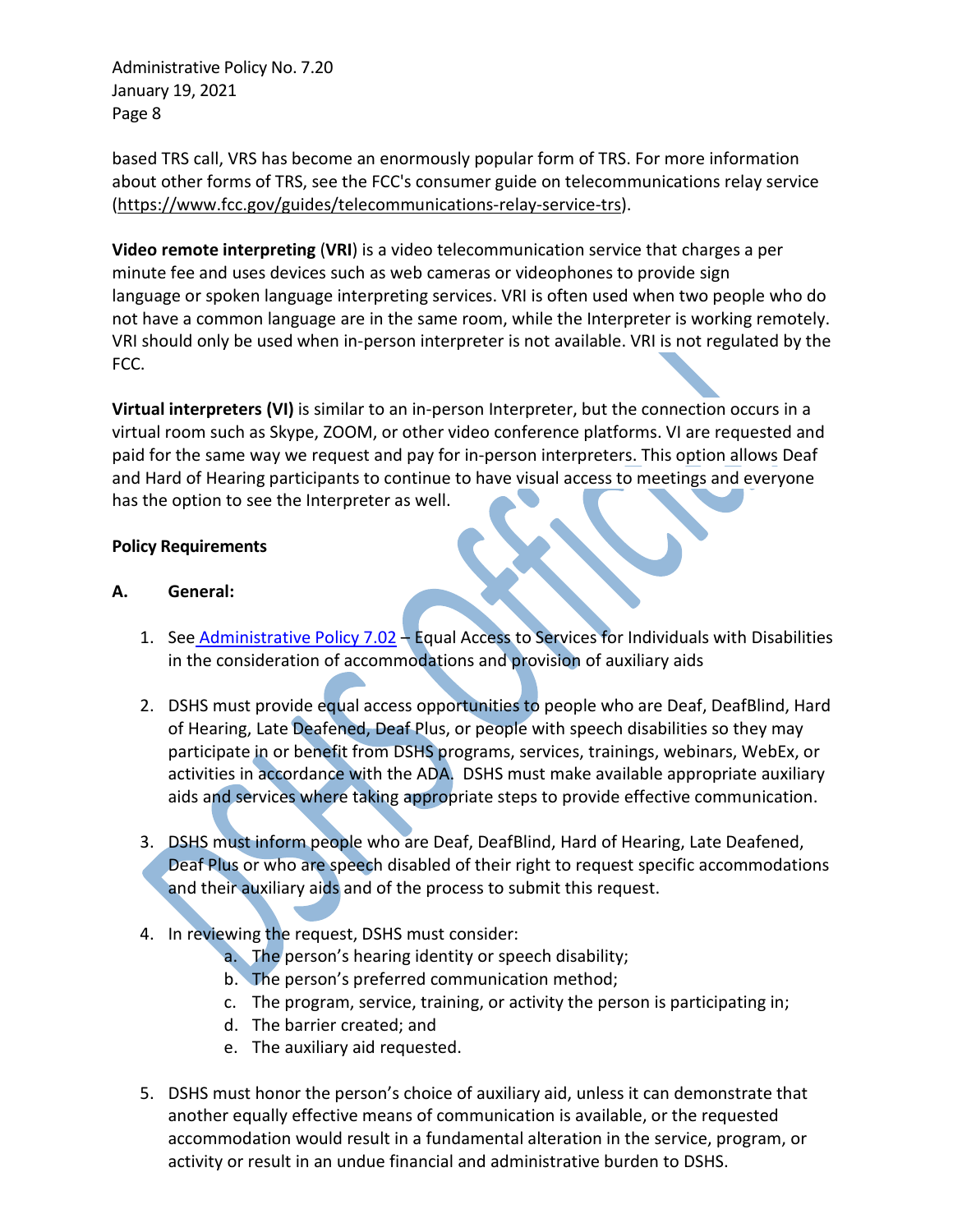> 6. See [Administrative Policy 18.69](http://one.dshs.wa.lcl/Policies/Administrative/DSHS-AP-18-69.pdf) – Delegation of Authority for Civil Rights Complaint Investigations in the consideration of filing *civil rights* complaints and the process for submitting complaints.

## **B. Programs, services, or activities:**

- 1. See [Administrative Policy 18.81](http://one.dshs.wa.lcl/Policies/Administrative/DSHS-AP-18-81.pdf) Nondiscrimination in Direct Client Services in the consideration of providing direct services to consumer without discrimination.
- 2. DSHS should provide contractors with access to information regarding compliance. DSHS requires contractors to comply with their obligation to provide accommodations and auxiliary aids per the [ADA](http://www.ada.gov/pubs/ada.htm) and this Administrative Policy 7.20.
- 3. DSHS must provide accommodations or auxiliary aids upon request to effectively establish and maintain eligibility for and benefit from programs, services, trainings, or activities.
- 4. DSHS must take appropriate steps to conduct services, programs and activities that demonstrate cultural competency and cultural sensitivity to the Deaf and DeafBlind communities.

## **C. Meetings:**

- 1. See [Administrative Policy 14.10](http://one.dshs.wa.lcl/Policies/Administrative/DSHS-AP-14-10.pdf) Accessible Meetings an[d Administrative Policy 7.21](http://one.dshs.wa.lcl/Policies/Administrative/DSHS-AP-07-21.pdf) -Access to Services for Consumers who are Limited English Proficient (LEP) when providing auxiliary aids.
- 2. When scheduling appointments with clients or employees who use interpreters, DSHS should immediately process or submit interpreter requests. Making your requests a minimum of 3 weeks in advance is highly encouraged to secure qualified sign language interpreters.
- 3. Notices of public meetings or public hearings must include information on how to obtain accommodations such as sign language interpreters and communication access realtime captioning (CART). For other accommodation or auxiliary aids, a contact person's name and information must be provided with a deadline. Please note, a client or employee missing the deadline for access requests does not exempt DSHS from making every effort to provide access.
- 4. Handouts and presentations should be available to interpreters and CART reporters preferably at least 3 days in advance, or at a minimum, one full business day prior to the public meeting for their use in preparation.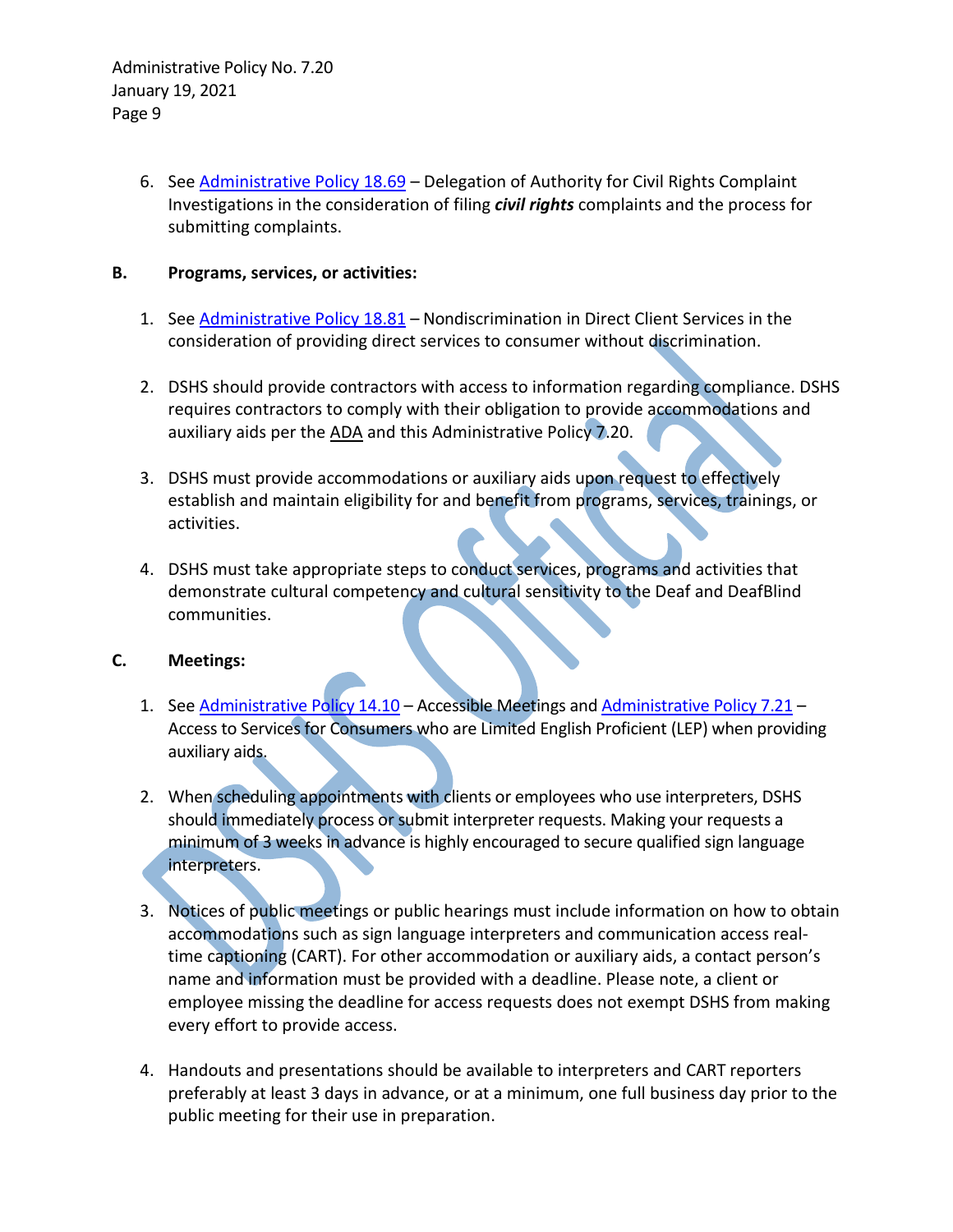#### **D. Facilities:**

- 1. DSHS facilities must post signage using recognized international symbols for accessibility identifying text telephones, videophones, assistive listening systems, signing staff, and interpreters where available.
- 2. DSHS must provide fire alarms that conform to requirements for visual and audible signaling in public, common use, and employee work areas as detailed in the National Fire Protection Association code (NFPA 72) adopted by the local jurisdiction.

#### **E. Telecommunications:**

- 1. DSHS offices with employees that communicate by telephone must provide equally effective communication to people with hearing loss and speech disabilities. The telecommunications relay services (TRS) may be used to meet this requirement. DSHS should provide TTY/TDD, captioned telephone or videophone in offices that have extensive telephone contact with the public to ensure more immediate direct access.
- 2. DSHS must provide employees with adequate training on how to accept and handle TRS calls from TTY/TDD, captioned telephone or videophone callers. DSHS employees must not hang up on people calling through the relay service until the call is completed.
- 3. If an individual places a relay call to emergency services through a relay service, emergency service must accept the relay call. Under no circumstances is the caller to be advised to hang up and call back on a different device, such as the TTY/TDD.

# **F. Publications:**

- 1. Written documents and other materials including videos, websites, or other media developed by DSHS must follow the requirements for effective communication.
- 2. DSHS must provide publications, handouts, applications, forms, or other written materials in alternative formats upon request. Publications include those identified in [Administrative Policy 2.07 Publications Policy.](http://one.dshs.wa.lcl/Policies/Administrative/DSHS-AP-02-07.pdf)
- 3. DSHS must include the following as alternative format(s): large print, Braille Grade 1 or Grade 2, depending on the deafblind individual's vision loss and communication need. DSHS must provide large print in Bold, Black, and 18 points Arial Font on buff (beige or goldenrod) paper. See [American Council for the Blind](https://acb.org/large-print-guidelines#:%7E:text=%20Guidelines%20%201%20In%20general%2C%20at%20least,upper%20and%20lower%20case%20letters.%20Titles...%20More%20)

#### **G. Auxiliary Aids:**

1. DSHS must comply with requirements regarding the following auxiliary aids: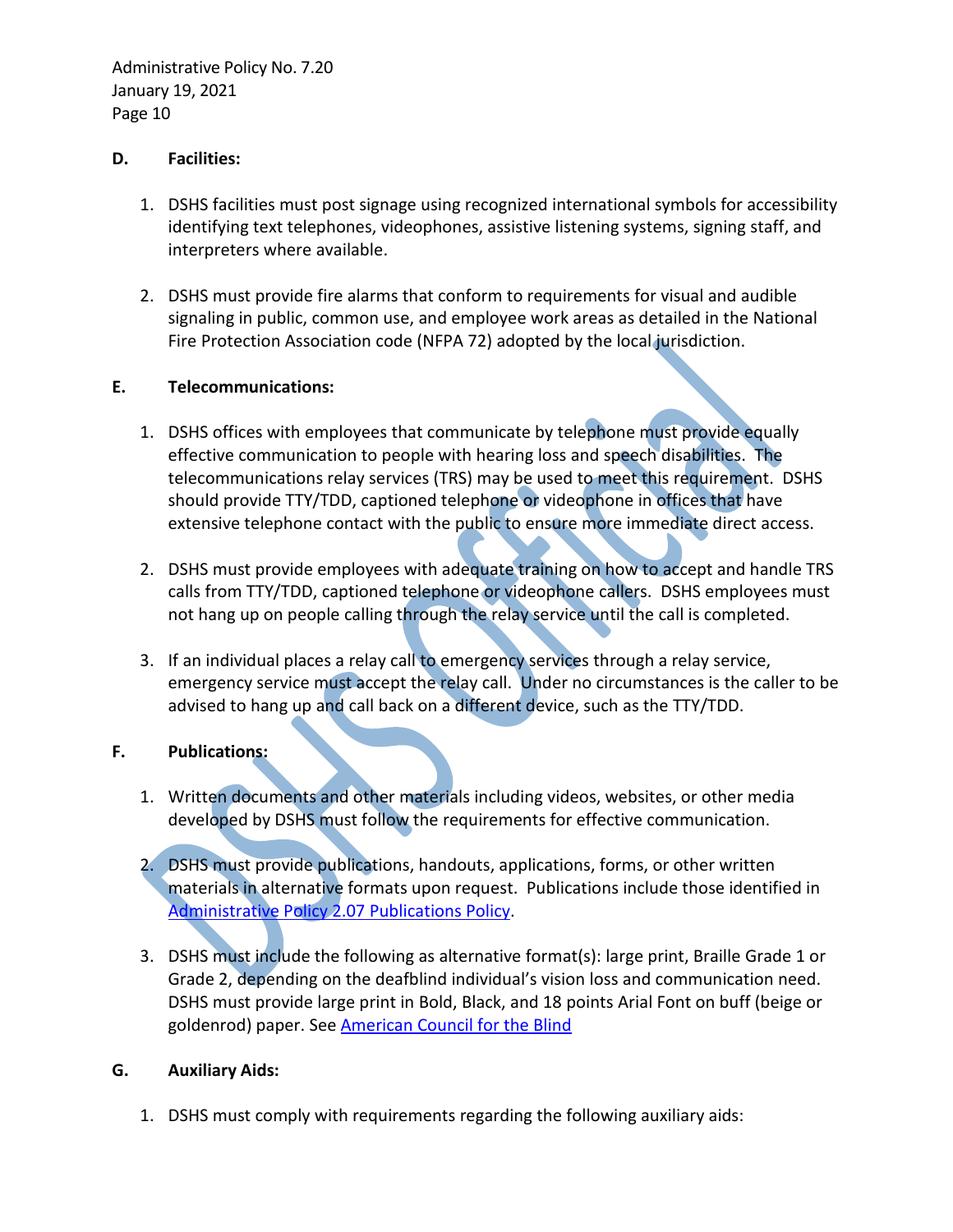- 2. *Captioning* Audio portions of any recorded programming produced or purchased by DSHS are subject to the captioning requirement to provide equally effective communication. All video production produced or purchased by DSHS must be captioned including but not limited to:
	- a. Videotapes or DVDs;
	- b. Public Service Announcements;
	- c. Television programming broadcasting DSHS-related programs;
	- d. Web-based videos, including communication with the general public, communication with employees, and training videos for employees and contractors.
	- e. Video and audio recordings used in events, presentations, trainings and workshops.
- 3. *Dual language employees: Determine eligibility for assignment pay* See [Collective](http://www.ofm.wa.gov/labor/agreements/)  [Bargain Agreement Article 42.25 \(42.27 after July 1, 2007\) Assignment Pay Provisions](http://www.ofm.wa.gov/labor/agreements/) and [Administrative Policy 7.21 Access to Services for Consumers who are Limited English](http://one.dshs.wa.lcl/Policies/Administrative/DSHS-AP-07-21.pdf)  [Proficient \(LEP\) when providing auxiliary aids.](http://one.dshs.wa.lcl/Policies/Administrative/DSHS-AP-07-21.pdf)

DSHS may recognize and compensate certain employees for their ASL and English proficiency.

- a. DSHS must determine employees' eligibility for assignment pay based on the following criteria:
	- i. Classification as a Washington General Service (WGS) employee;
	- ii. English proficiency in written or spoken English;
	- iii. ASL proficiency as a document requirement showing the result from ASLPI assessment in the position description form;
	- iv. The caseload of clients using ASL or level of interaction with employees using ASL;
	- v. ASL proficiency assessment coordinated with ODHH and Gallaudet University and
	- vi. Supervisor approval.
- b. Supervisors must refer employees to ODHH to take the ASLPI assessment.
- Supervisors must not approve assignment pay for dual language until the employee satisfactorily passes the ASLPI assessment of the employee's ASL proficiency with a score of 3 or higher.

## 4. *Dual language employees:* **Determining usage of employees**

- a. DSHS may assign eligible dual language employees with ASL proficiency in meetings to communicate directly with consumer or general public where appropriate.
- b. For appointments, DSHS may assign consumers who use ASL to dual language employees' caseloads.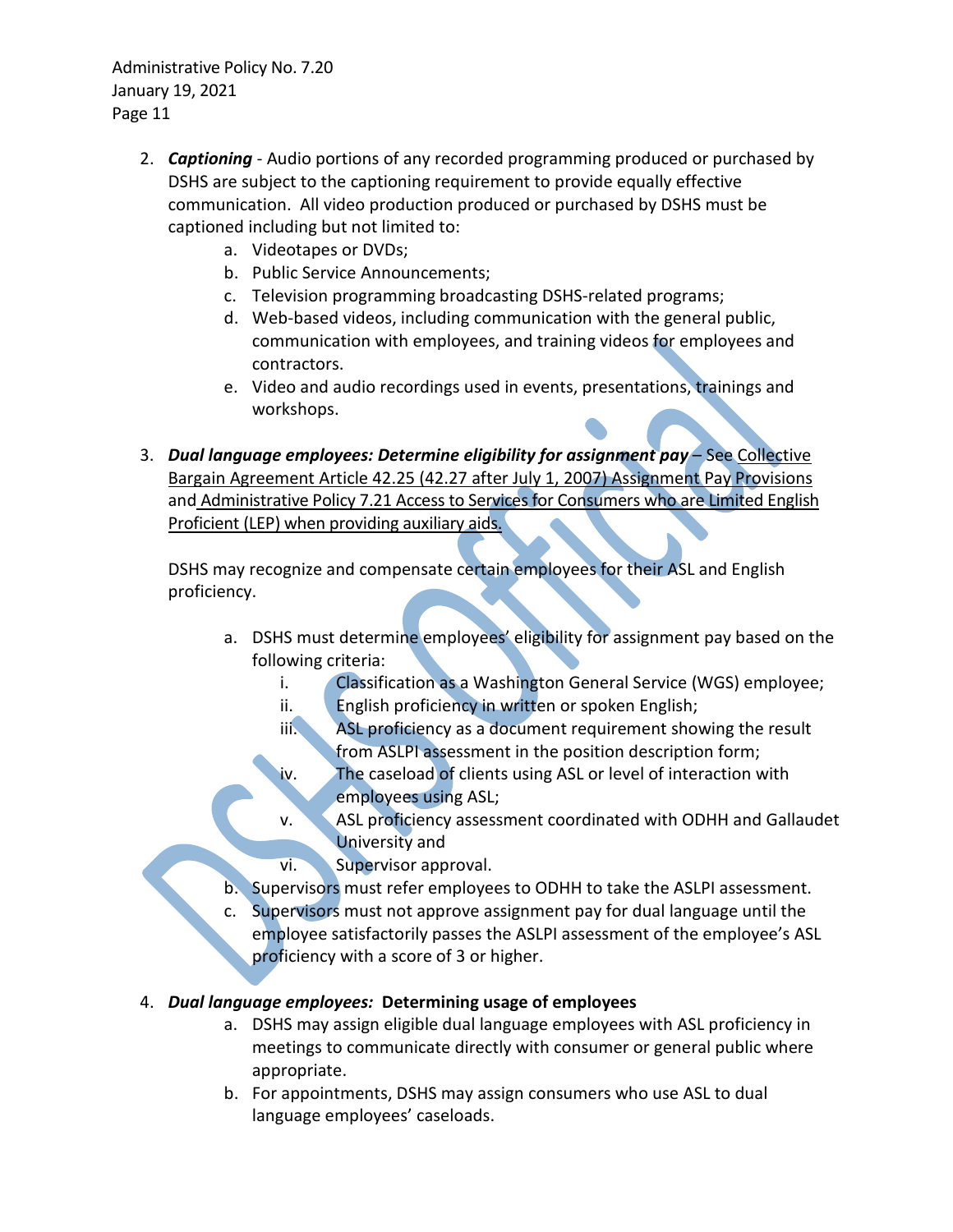- c. DSHS must not allow any employee to interpret on behalf of DSHS, unless they are registered and approved by ODHH as a qualified sign language interpreter.
- 5. *Sign Language Interpreters:* DSHS must use ODHH approved interpreters who are deemed qualified for each appointment type. Using a client or employee's family members or friends to interpret for DSHS business is inappropriate and unethical due to potential personal or emotional involvement or considerations of confidentiality that may adversely affect the ability to interpret "effectively, accurately, and impartially."

#### **Roles & Responsibilities**

#### **A. Office of the Deaf and Hard of Hearing must:**

- 1. Provide resources to DSHS through information and referral activities, including but not limited to fact sheets, pamphlets, vlogs (prerecorded videos), and websites on compliance with the ADA and this policy.
- 2. Provide the consultation and resources to help DSHS achieve cultural competency and sensitivity.
- 3. Provide technical assistance regarding requests for accommodations and arranging the provision of auxiliary aids. Technical assistance may include review and guidance on programs, services, activities, and related procedures, and providing resources or helping resolve complaints. Technical assistance may also include speakers for workshops, seminars, video training, and in-service training opportunities.
- 4. Administer purchased services contracts on behalf of DSHS to obtain sign language interpreter services. ODHH administers the statewide master contract in cooperation with Department of Enterprise Services (DES).
- 5. Provide subject matter expert consultation on the DSHS ADA Advisory Council/Language Access Advisory Council (ADAAC/LAAC).
- 6. Administer activities on behalf of DSHS to streamline the provision of CART, Communication Assistive Technology or other auxiliary aids in an effective and efficient manner as a service delivery system or through contracted services.
- 7. Coordinate ASL proficiency interview with established vendor to provide skills assessment to determine employees' ASL proficiency as a process toward eligibility for dual language assignment pay.
- 8. Maintain procedures regarding filing complaints about the performance of sign language interpreters, captioners, or Telecommunications Relay Service providers.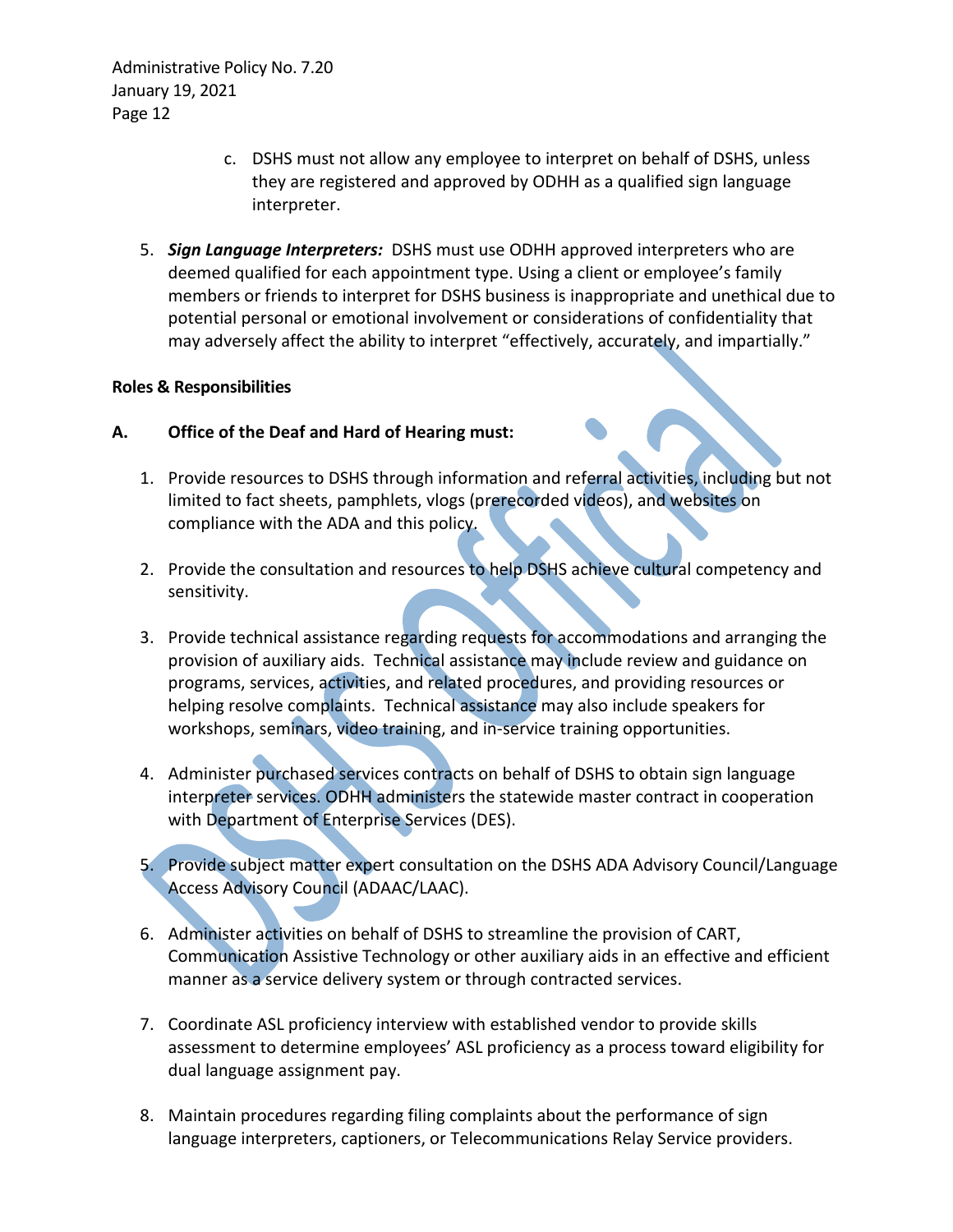### **B. Department of Social and Health Services must:**

- 1. Follow all procedures listed in the "Procedures" section of Administrative Policy 7.20.
- 2. Must invite ODHH for subject matter expert consultation on any hearing loss issues related to equity, diversity, and inclusion (EDI), communication, and language access.

### **Procedures**

#### **A. Sign Language Interpreter Services:**

1. Interpreter request process

DSHS must follow the process described below for all sign language interpreter requests: To request a sign language interpreter, DSHS must use a master purchased service contract.

DSHS will submit sign language interpreter requests using the master contract sign language interpreter request form. The request can be made through telephone, email, or fax, but the requestor still has to fill out and submit the required form.

The form must include the following information:

- a. Date, time, and duration of the appointment;
- b. Location of the appointment (if this is an online appointment, include the videoconferencing platform and meeting information, including any passwords required to get in the meeting room);
- c. Purchaser's name, place of business, and contact information;
- d. Name(s) of the consumer(s), to the extent known at the time of the request;
- e. Nature and venue type of the appointment, such as a one-on-one meeting, a conference, or webinar;
- f. Contact information of the consumer, if that individual is different than the Purchaser;
- g. Preferred interpreter(s), if any;
- h. Required amount of travel time to and from the appointment;
- i. Mileage to and from the appointment; and
- j. Billing details
- 2. The contractor will acknowledge a complete request from a purchaser with a telephone call, voice mail message, or email message to the purchaser within two (2) business hours, or by the end of that business day, whichever occurs first.
	- a. The Contractor will send email confirmation that the request has been filled to the purchaser, and the consumer (if different person) as soon as possible and no less than forty-eight (48) hours prior to the appointment.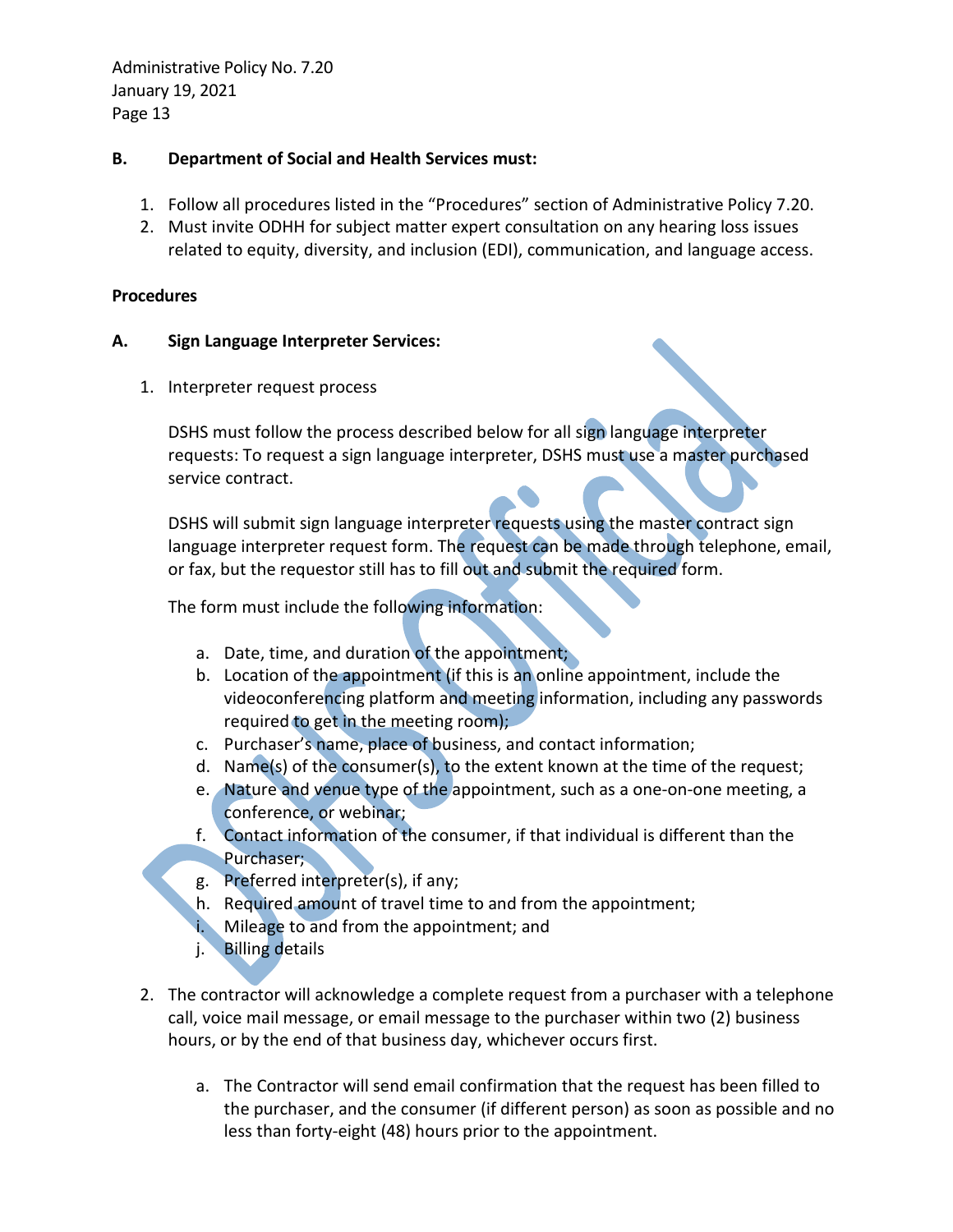- b. If the contractor is unable to reach the preferred interpreter within this time frame, the Contractor will communicate with the purchaser to inform them and offer the option of requesting and contacting a different Interpreter (or interpreters).
- c. If the purchaser is not in agreement, they may choose to terminate the request and seek elsewhere without negative repercussion from the contractor.
- **1.** Scheduling Interpreters
	- a. DSHS must follow the contractor's recommendation regarding the appropriate number of interpreters needed for a specific appointment. If DSHS disagrees, DSHS should contact ODHH for second opinion.
	- b. Circumstances requiring two (2) or more interpreters, regardless of the length of the aappointment, may include, but are not limited to, the following:
		- i. Type of rrequest;
		- ii. Appointment involving a consumer who is DeafBlind and requires the use of ProTactile or close vision sign language;
		- iii. Appointment involving a consumer who requires additional language support that can be provided by a Deaf interpreter (especially in appointments which may involve determinative action) may include, but are not limited to:
			- 1. Psychiatric evaluation;
			- 2. Psychological, neuropsychological, or forensic evaluation;
			- 3. Assessment for independent living;
			- 4. Administrative hearings; and
			- 5. Trainings
		- iv. Appointment of any length involving two (2) or more consumers who might need to split up to join different trainings, group discussions, etc.
	- If a scheduled Interpreter is unable to make a confirmed appointment, it is the responsibility of the contractor to make arrangements for another interpreter (with similar experience and language skills), and to notify DSHS of the change.
	- d. The contractor must be able to provide a Deaf interpreter.
	- e. The contractor and DSHS may consult with ODHH to make the best determination regarding whether or not a Deaf interpreter is needed for an appointment.

## **B. Assistive Communication Technology:**

- 1. DSHS may contact the following agencies for loaner availability of an assistive communication technology system:
	- a. Hotel or venue facility manager
	- b. Department of General Administration
	- c. ODHH